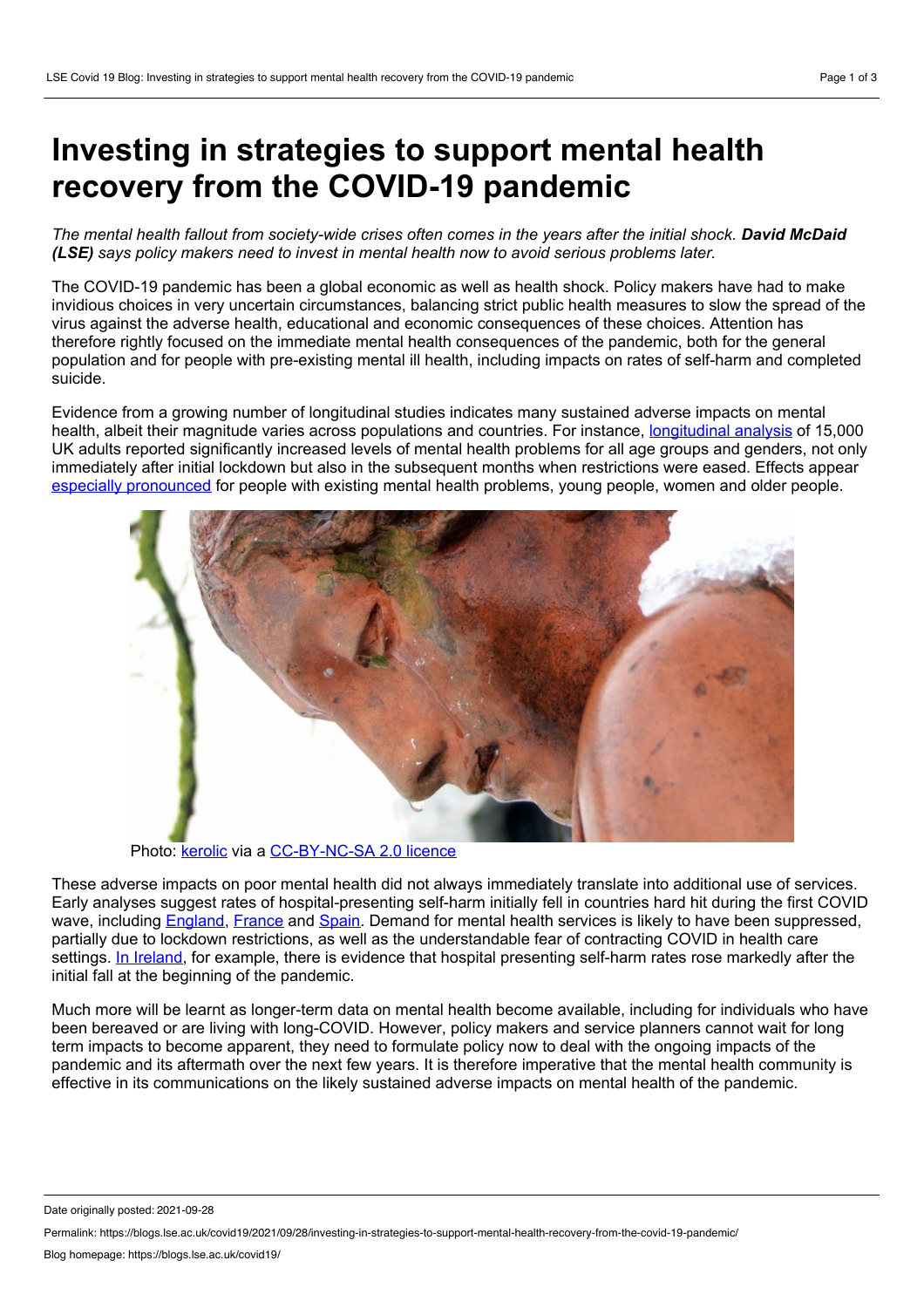To do this we can draw on evidence from the past. Impacts on population mental health of previous economic shocks, including the 2008-2009 global economic crisis, have been [analysed](http://eprints.lse.ac.uk/69795/1/McDaid_Socioeconomic%20disadvantage%20and%20suicidal%20behaviour_published_2017%20LSERO%20edit.pdf) at length. Most studies, across multiple countries, point to an association between economic shocks and enduring but time-delayed adverse impacts on population mental health, including suicidal behaviour. This is a critical message to convey to policy makers; even when the pandemic is fully contained there will be additional future demands on mental health services.

In Sweden, suicide rates in people who became long-term unemployed due to the economic crisis of the early 1990s increased significantly in the years after economic recovery began, rather than during the crisis itself

What distinguishes the current situation from previous crises has been the enormous and rapid investment in social protection measures in Europe to maintain the incomes of millions of people and stave off immediate unemployment and economic hardship. They have undoubtedly helped to protect mental health, but these welcome social protection measures are typically time limited. Any reduction in measures is likely to induce an economic shock and reveal what has hitherto been a hidden increase in unemployment. We also know from previous crises that involuntary shifts to part time work, increased job insecurity and workplace downsizing, all of which may emerge, can be detrimental to mental health. At the same time demand for mental health services is likely to stay about normal levels, potentially for several years given the likely lagged effect between economic shocks and mental health impacts. For instance, in [Sweden](https://pubmed.ncbi.nlm.nih.gov/23597379/), suicide rates in men, and to a lesser extent women, who became long-term unemployed due to the economic crisis of the early 1990s increased significantly in the years after economic recovery began rather than during the crisis itself.

In all countries, therefore, mid to long term policy plans to address the mental health consequences of the pandemic are needed. These plans need to be cross-sectoral, combining measures to protect and promote mental health with actions to treat additional mental ill-health. Of fundamental importance in all settings in Europe is the need for continued additional investment in income protection, bankruptcy and eviction protection measures that have been shown to [protect](https://onlinelibrary.wiley.com/doi/10.1002/j.2051-5545.2012.tb00114.x) mental health during and after an economic crisis. If resources for these welfare measures are strained, they should be targeted at those economic sectors where the immediate risk of job-loss 59 and unemployment post-pandemic are greatest.

Looking at some of the population groups whose mental health has been most disproportionately affected by the pandemic, children and young people would benefit from additional and sustained investment in online and face to face psychological counselling services. Health and social care workers and other frontline professionals who have experienced very high levels of psychological distress during the crisis also need support. Measures to protect their mental health need to be scaled up; these could perhaps include use of brief psychological interventions delivered by paraprofessionals for distress that have been used in conflict/disaster zones.

The pandemic has also [changed](https://pubmed.ncbi.nlm.nih.gov/32234102/) the way in which mental health systems operate, with increased provision of online services and arguably a much greater focus on resilience and wellbeing. This has created great challenges, but it also has provided an opportunity to reshape mental health service delivery so that some of the new investments in online services continue to complement traditional mental health service models. This can help to maximise the opportunities to reach all individuals in mental distress. The temptation among some service planners to try and cut costs by overly relying on digital rather than face to face services should be resisted; such a move would potentially widen mental health inequalities between those who do and do not use digital technology. Of course, long term mental health support plans need to be tailored to individual country contexts.

Support for mental health recovery needs to be accurately portrayed as a positive investment that will benefit society, rather than a cost to be minimised

Date originally posted: 2021-09-28

Permalink: https://blogs.lse.ac.uk/covid19/2021/09/28/investing-in-strategies-to-support-mental-health-recovery-from-the-covid-19-pandemic/